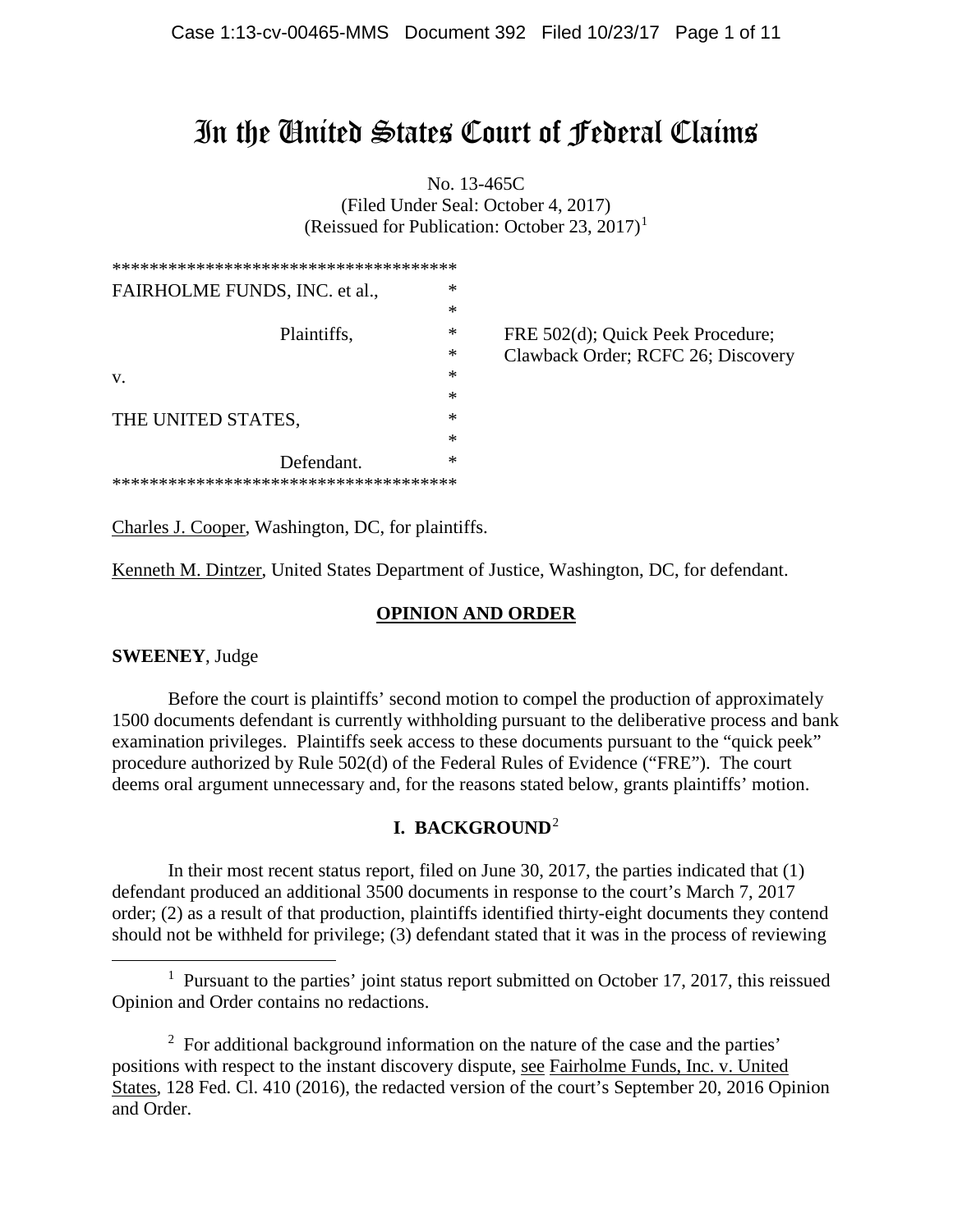the thirty-eight documents and would respond to plaintiffs by July 12, 2017; and (4) absent any additional motions practice, discovery would be completed by August 3, 2017. June 30, 2017 Joint Status Report 1-2. Following its review of the thirty-eight documents, defendant produced an additional twenty-two documents. Pls.' Mot. 2. In response to the release of these additional documents, plaintiffs proposed that the parties use the quick peek procedure authorized by FRE 502(d). Id. Defendant did not agree to the use of the procedure. Id. at 3. On August 3, 2017, plaintiffs filed a second motion to compel—the motion currently before the court. Briefing on the motion was completed on August 24, 2017.

As they did in the February 24, 2017 joint status report, plaintiffs again seek a court order directing the parties to utilize the quick peek procedure authorized by FRE 502(d) in their second motion to compel. Pls.' Mot. 1. Specifically, plaintiffs seek to review the approximately 1500 documents dated May 2012 and later, which defendant is withholding pursuant to the deliberative process and bank examination privileges. Id. Plaintiffs contend that although the court declined their previous request to use the procedure, its use is now appropriate. Id.

## **II. DISCUSSION**

## **A. The Parties' Positions**

In support of their motion, plaintiffs state:

While we do not suggest that Government counsel has failed to make a good faith effort to comply with this Court's orders, the rate at which another review led the Government to abandon its privilege assertions is troubling and highlights the inherent difficulty of advocates for the Government determining which information Plaintiffs most need in this important and factually complex case.

Pls.' Mot. 3. Plaintiffs further contend that portions of the belatedly produced documents, such as portions of FHFA00070607, were not privileged in the first instance because they contained segregable factual information. Id. at 3-4. In addition, plaintiffs claim that documents such as FHFA00038592 and FHFA00077771 demonstrate that plaintiffs' need for the information "was clearly sufficient to overcome the Government's qualified deliberative process and bank examination privileges." Id. at 4. According to plaintiffs, FHFA00038592, an electronic-mail message sent by an official of the Federal Housing Finance Agency ("FHFA") "three days before the Net Worth Sweep was announced that acknowledged that the Companies' Boards had discussed re-recording certain deferred tax assets that had been written off based on the view that they were going to be profitable going forward," disproves a December 17, 2013 sworn declaration by Mario Ugoletti, Special Advisor to the Office of the Director of the FHFA.<sup>3</sup> Id. (internal quotation marks omitted). In his declaration, Mr. Ugoletti stated: "'At the time of the

 $\frac{1}{3}$  $3\,$  Mr. Ugoletti's sworn declaration was submitted in the case of Perry Capital LLC v. Lew, Civil Action No. 13-cv-1025, which is currently pending in the United States District Court for the District of Columbia. Pl.'s Mot. 4.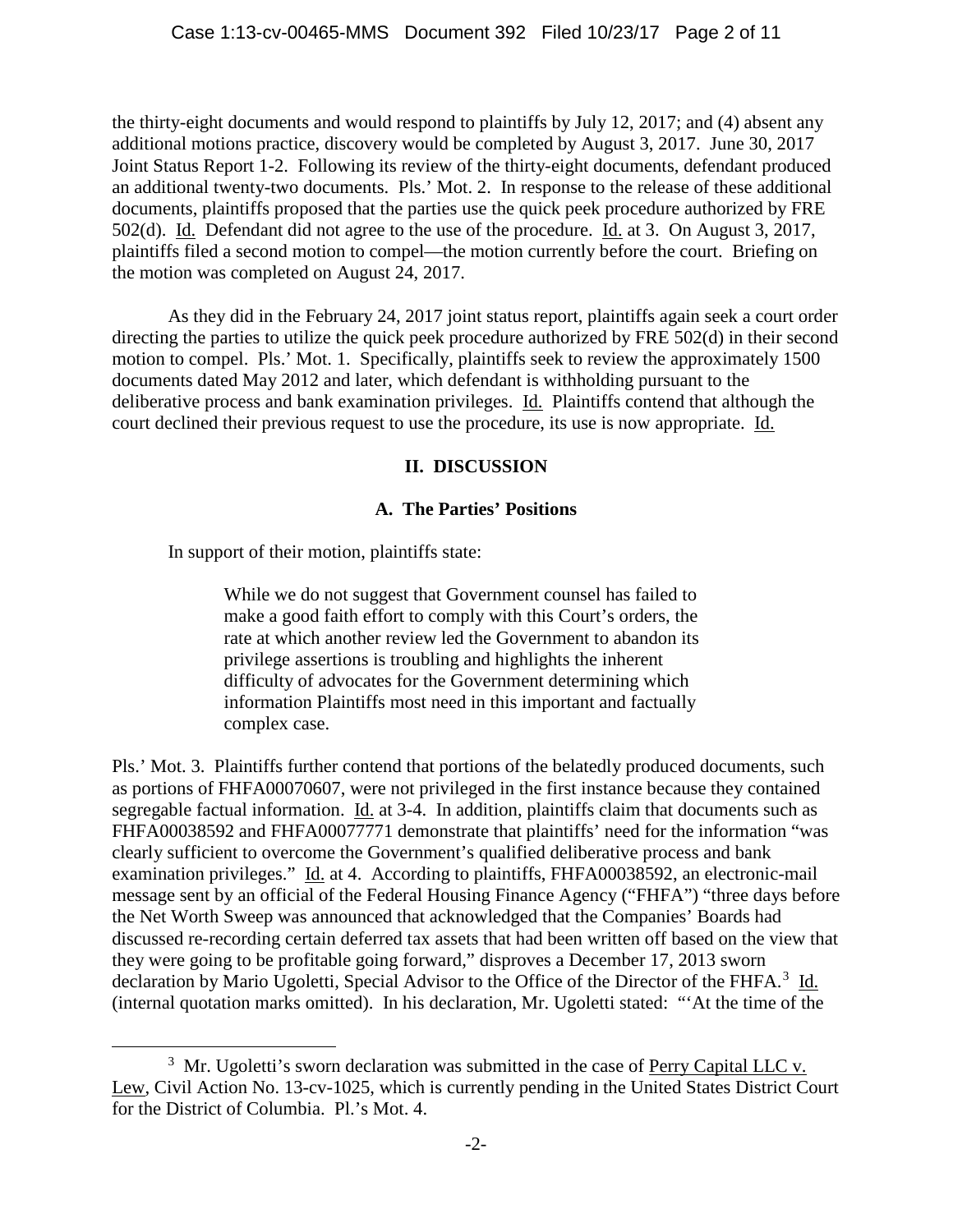negotiation and execution of the Third Amendment, the Conservator and the Enterprises had not yet begun to discuss whether or when the Enterprises would be able to recognize any value to their deferred tax assets.'" Id. (quoting Declaration of Mario Ugoletti ¶ 20, Appendix ("A") 38). With respect to FHFA00077771, "an internal FHFA [electronic-mail message] summarizing a June 13, 2012 meeting between FHFA officials and [Fannie Mae's Chief Financial Officer ("CFO")], Susan McFarland," plaintiffs argue it should have been produced earlier because it "speaks directly to the Companies' profitability and the anticipated effect of the Net Worth Sweep." Id. at 4-5. In the electronic-mail message, Ms. McFarland states: "'[I]t is possible that [Fannie Mae] may take a negative provision of \$1 to \$2 billion in the reserves (this would increase income) due to lower than expected credit losses.'"  $\underline{Id}$  at 4 (quoting A40).

In its response to plaintiffs' motion, defendant argues that the use of the quick peek procedure was not appropriate when plaintiffs first suggested it and is even less appropriate now. Def.'s Resp. 1. Defendant notes that following its production of the additional twenty-two documents, defendant reconsidered its position "regarding certain documents concerning the Companies' loan loss reserves and/or deferred tax assets" and produced a total of fifteen more documents. Id. at 4-5. Defendant further notes its continued objection to the use of the quick peek procedure with respect to the documents currently being withheld on the basis of the deliberative process and bank examination privileges. Id. at 5.

In support of its opposition to the use of FRE 502's quick peek procedure, defendant contends that the use of the procedure is inappropriate in this case because it does not consent and because it has already conducted a comprehensive review of the privileged materials. Id. at 6. According to defendant, the purpose of the procedure is "to lessen the producing party's burden to review voluminous electronically stored information (ESI) for privilege and invest the resources necessary to comply with the strictures of Rule 26(b)(5)" of the Rules of the United States Court of Federal Claims ("RCFC"), id. at 7, the general rule governing a producing party's obligation to identify privileged documents, id. at 6. When the procedure is used, defendant adds, courts enter a "clawback" order to ensure that the producing party does not waive any privileges by virtue of it allowing its opponent to review the documents. Id. at 7. Quoting a note published by The Sedona Conference from its eponymous journal, defendant avers:

> "[FRE] 502(d) does not authorize a court to require parties to engage in 'quick peek' . . . productions and should not be used directly or indirectly to do so. . . . Rule 502 was designed to protect producing parties, not to be used as a weapon impeding a producing parties' right to protect privileged material. Compelled disclosure of privileged information, even with a right to later claw back the information, forces a producing party to ring a bell that cannot be un-rung."

Id. (quoting The Sedona Conference, Commentary on Protection of Privileged ESI, 17 Sedona Conf. J. 99, 140 (2016)).

Further, defendant argues that it is aware of only one case in which a court ordered the use of the quick peek procedure over a producing party's objections. Id. at 9. According to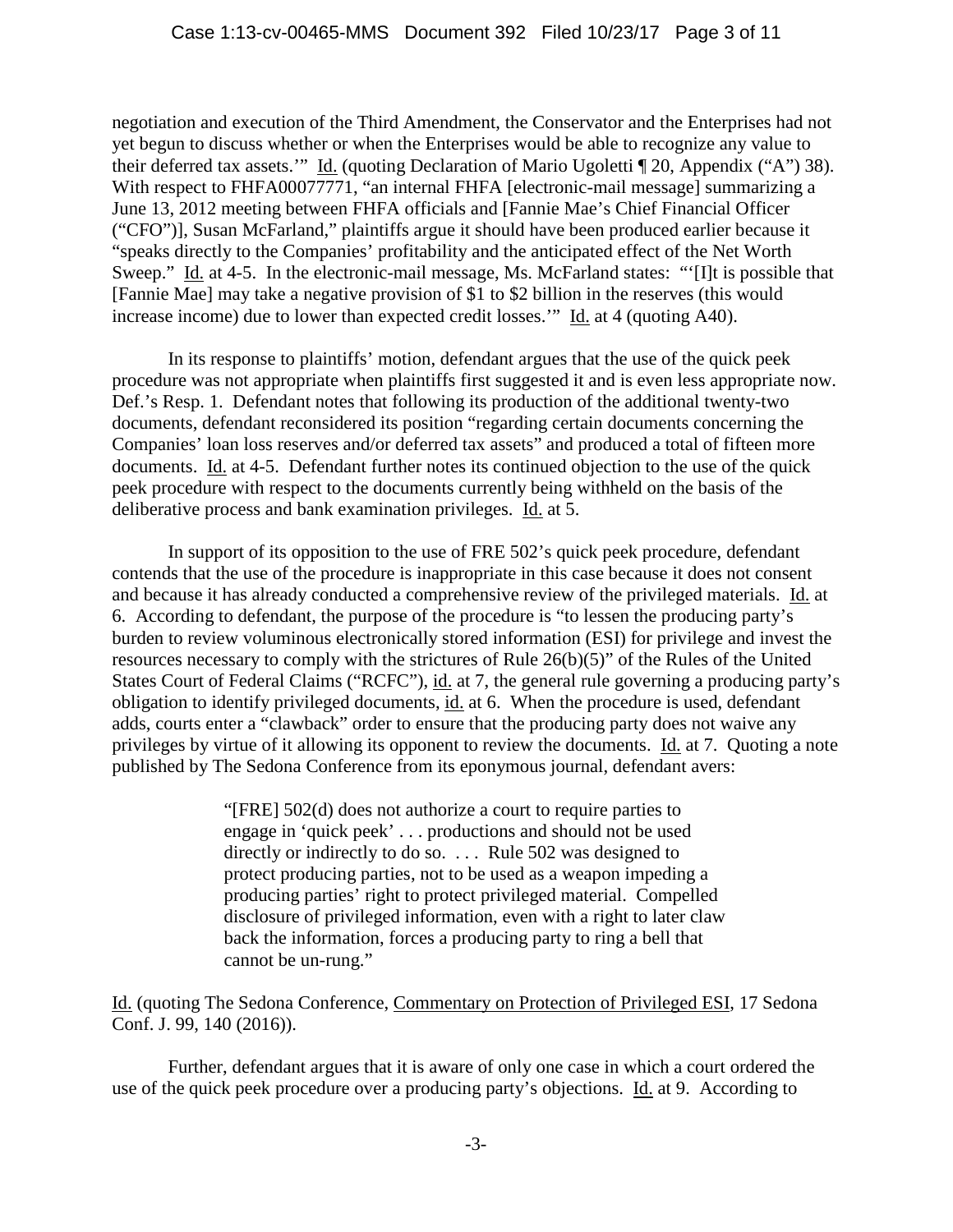defendant, in that case—Summerville v. Moran, No. 14-cv-2099, 2016 WL 233627 (S.D. Ind. Jan. 20, 2016)—the court permitted the use of the procedure because the defendant's privilege log was inadequate and because the defendant refused to cooperate with plaintiff during discovery. Id. The procedure was used in Summerville, defendant opines, "as an alternative to imposing wholesale privilege waiver as a sanction." Id. In this case, defendant notes, no such conduct has been alleged. Id. Defendant also suggests that the use of the procedure is unnecessary because defendant has already invested the time and resources required by RCFC  $26(f).^{4}$  <u>Id.</u>

In its response, defendant also addresses plaintiffs' claim that they need two particular documents: FHFA00077771 and FHFA00038592. Id. at 10-11. According to defendant, "substantively similar information" is available from other sources. Id. at 10. First, defendant states that although "FHFA00077771 briefly mentions Fannie Mae's expected profitability for the quarter ending June 30, 2012, [its] actual earnings for that quarter are publicly available in its SEC filings." Id. Second, defendant states that although "plaintiffs erroneously contend that they need FHFA00038592 because it allegedly contradicts a statement contained in a declaration submitted by a former FHFA official in a separate litigation . . . plaintiffs obtained substantively similar information from [their] deposition of Fannie Mae's former [CFO]." Id. Defendant further notes that it provided plaintiffs with a copy of FHFA00038592 during the parties' meetand-confer. Id. at 11. Finally, defendant argues that plaintiffs' suggestion that the use of the quick peek procedure is warranted because defendant failed to produce "three pages of segregable, factual information from a Fannie Mae presentation prepared for FHFA," until after the meet-and-confer is an insufficient reason to allow plaintiffs to review approximately 1500 additional privileged documents. Id. Instead, defendant contends that the parties should resume briefing on defendant's motion to dismiss. Id. at 12.

In their reply, plaintiffs suggest that the quick peek review they propose could be completed in approximately one month and would ensure plaintiffs receive all of the documents to which they are entitled. Pls.' Reply 1. First, plaintiffs argue that the court has the authority to order the use of the procedure absent the producing party's consent. Id. at 1-2. In support of their argument, plaintiffs reference the advisory committee note to FRE 502(d), which states that "[u]nder the rule, a confidentiality order is enforceable whether or not it memorializes an agreement among the parties to the litigation [and that p]arty agreement should not be a condition of enforceability of a federal court order." Id. at 1 (quoting FRE 502(d) advisory committee note (internal quotation marks omitted)). Plaintiffs also reference the Congressional Record, which states that FRE 502(d) "is designed to enable a court to enter an order, whether on motion of one or more parties or on its own motion." Id. at 1-2 (quoting 154 Cong. Rec. H7818-19 (Sept. 8, 2008) (internal quotation marks omitted)).

 $\frac{1}{4}$  RCFC 26(f), which is captioned "Conference of the Parties; Planning for Discovery," directs the reader to Appendix A ¶ 3 of the RCFC, which is captioned "Early Meeting of Counsel," and provides a list of topics for counsel to consider prior to filing their Joint Preliminary Status Report. One topic is "any issues relating to claims of privilege or of protection as trial-preparation material, including—if the parties agree on a procedure to assert such claims after production—whether to ask the court to include their agreement in an order under Federal Rule of Evidence 502." RCFC App. A ¶ 3(d)(4).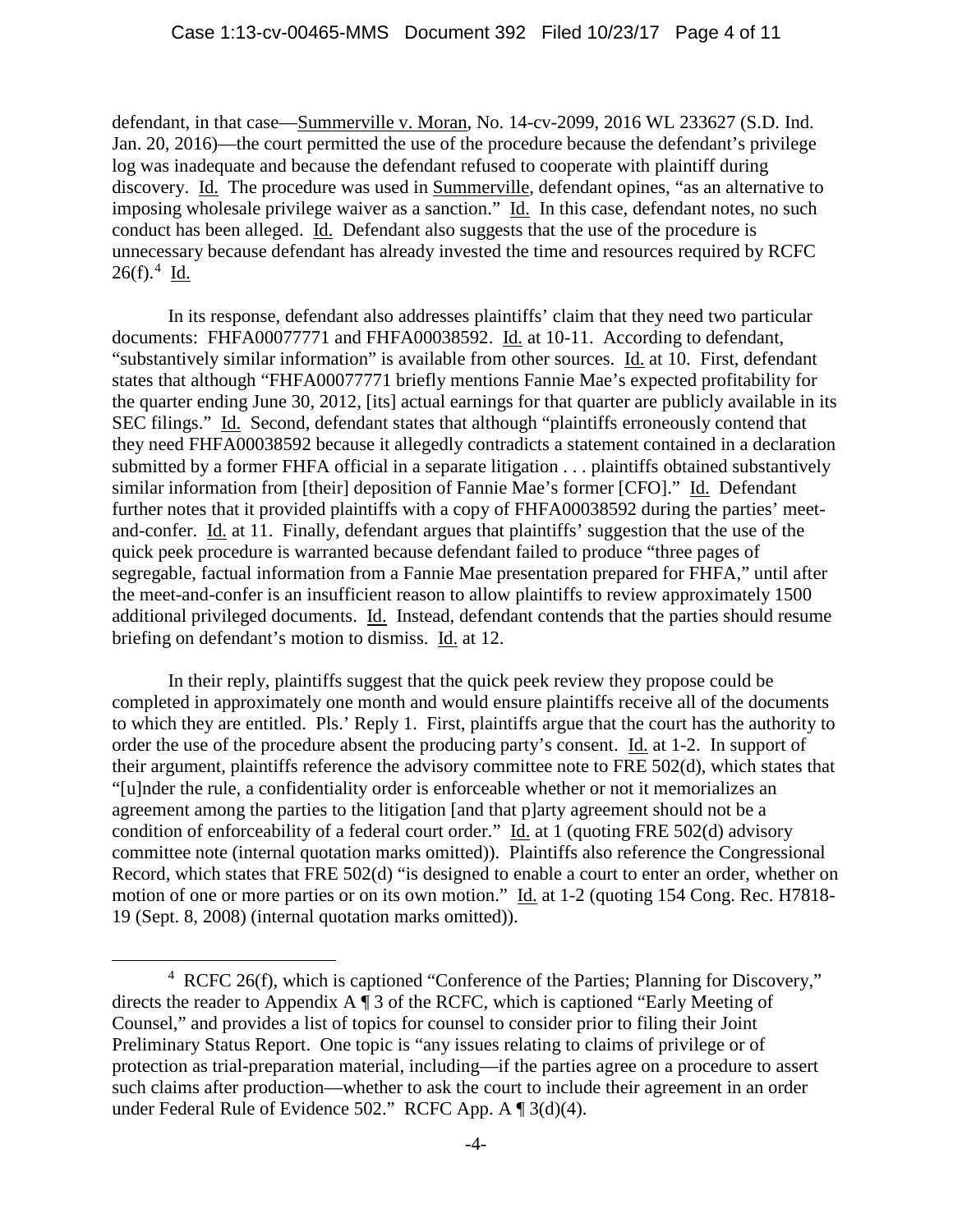Next, plaintiffs argue that none of the decisions referenced by defendant in its response stands for the proposition that a court cannot order the use of the quick peek procedure absent the producing party's consent. Id. at 2. In addition, plaintiffs discount defendant's reliance on the position taken by The Sedona Conference, arguing instead that The Sedona Conference "fails to reconcile its position with Rule 502's Advisory Committee Note and the legislative history" and that concern over the ramifications of forcing a producing party to "ring a bell that cannot be unrung" is unwarranted with respect to the qualified deliberative process and bank examination privileges "in a case in which the Court has already determined that Plaintiffs' need for certain materials is sufficient to overcome the Government's interest in concealing them." Id. at 3. Furthermore, plaintiffs counter defendant's argument that the use of the procedure is only appropriate if done at the beginning of the discovery process, noting that in Salem Financial, Inc. v. United States, 102 Fed. Cl. 793, 800 (2012), this court utilized the procedure after the producing party had reviewed and withheld approximately 390 documents as privileged. Id.

Finally, plaintiffs suggest that the use of the quick peek procedure is the only way to ensure that they receive all of the documents to which they are entitled. Id. at 3-4. In plaintiffs' view, the fact that defendant released additional documents each time plaintiffs challenged its privilege claims remains troubling and can only be remedied through the use of the quick peek procedure, irrespective of whether it is viewed by the court as "an alternative to imposing wholesale privilege waiver as a sanction." Id. at 4.

#### **B. Analysis**

RCFC 26, captioned "Duty to Disclose; General Provisions Governing Discovery," is comprised of six major subsections: subsection (a) addresses "Required Disclosures," subsection (b) addresses "Discovery Scope and Limits," subsection (c) addresses "Protective Orders," subsection (d) addresses the "Timing and Sequence of Discovery," subsection (e) addresses "Supplemental Disclosures and Responses," and subsection (g) addresses "Signing Disclosures and Discovery Requests, Responses, and Objections."<sup>5</sup> Various provisions within the subsections govern the parties' handling of privileged or protected materials. For example, RCFC  $26(b)(5)(A)$  describes the steps that a party must take if seeks to withhold "information" otherwise discoverable by claiming that the information is privileged or subject to protection as trial-preparation material." Next, RCFC 26(b)(5)(B) identifies the steps that a party must take if it has inadvertently produced such information. Lastly, RCFC 26(c) establishes the parameters of court-ordered protective orders:

> **(1) In General.** A party or any person from whom discovery is sought may move for a protective order. The motion must include a certification that the movant has in good faith conferred or attempted to confer with other affected parties in an effort to resolve the dispute without court action. The court may, for good cause, issue an order to protect a party or person from annoyance, embarrassment, oppression, or undue burden or expense, including one or more of the following:

 $\frac{1}{5}$ <sup>5</sup> As noted above, subsection (f) refers the reader to Appendix A  $\P$  3 of the RCFC.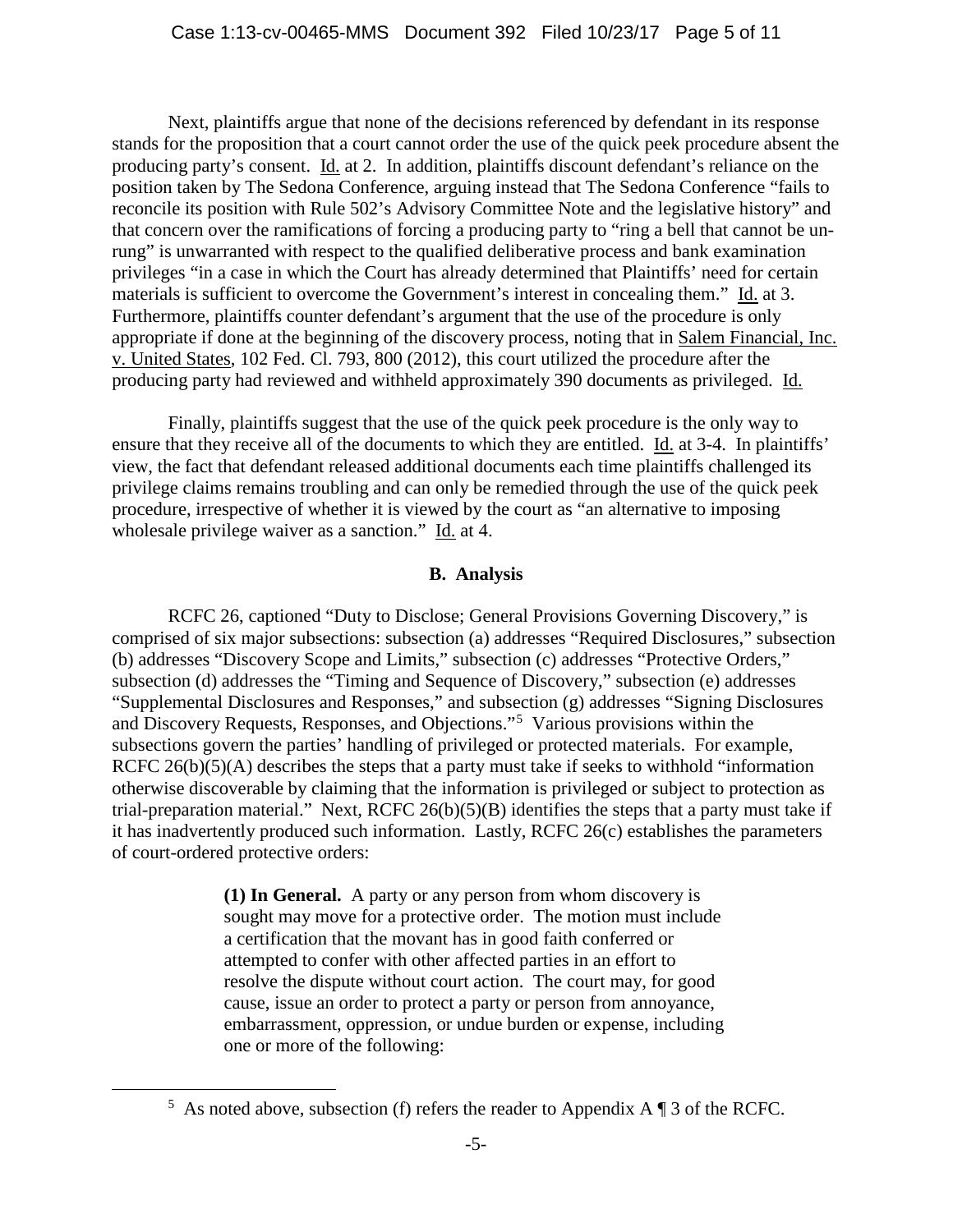**(A)** forbidding the disclosure or discovery;

 **(B)** specifying terms, including time and place or the allocation of expenses, for the disclosure or discovery;

 **(C)** prescribing a discovery method other than the one selected by the party seeking discovery;

 **(D)** forbidding inquiry into certain matters, or limiting the scope of disclosure or discovery to certain matters;

 **(E)** designating the persons who may be present while the discovery is conducted;

 **(F)** requiring that a deposition be sealed and opened only on court order;

 **(G)** requiring that a trade secret or other confidential research, development, or commercial information not be revealed or be revealed only in a specified way; and

 **(H)** requiring that the parties simultaneously file specified documents or information in sealed envelopes, to be opened as the court directs.

In 2008, $6$  the court's general authority to manage discovery and resolve discovery disputes was augmented with an addition, not to the Federal Rules of Civil Procedure ("FRCP")—and therefore by extension to the RCFC—but to the FRE.<sup>7</sup> According to FRE 502's advisory committee note, the general purpose of the rule, captioned "Attorney-Client Privilege and Work Product; Limitations on Waiver," was twofold. First, the advisory committee sought to resolve "longstanding disputes in the courts about the effect of certain disclosures of communications or information protected by the attorney-client privilege or as work product specifically those disputes involving inadvertent disclosure and subject matter waiver." FRE 502's advisory committee note. Second, the advisory committee sought to respond "to the widespread complaint that litigation costs necessary to protect against waiver of attorney-client privilege or work product have become prohibitive due to the concern that any disclosure (however innocent or minimal) will operate as a subject matter waiver of all protected

 <sup>6</sup> FRE 502 was enacted in 2008. See Pub. L. No. 110-322, § 1(a), 122 Stat. 3537 (2008).

 $7$  "[T]o the extent permitted by this court's jurisdiction," the RCFC "shall be consistent with the FRCP  $\dots$ ." RCFC 83(a). Interpretation of the RCFC "will be guided by case law and the Advisory Committee Notes that accompany the [FRCP]." RCFC rules committee's note (2002); see also Zoltek Corp. v. United States, 71 Fed. Cl. 160, 167 (2006) (noting that interpretation of the FRCP "informs the Court's analysis" of the corresponding RCFC).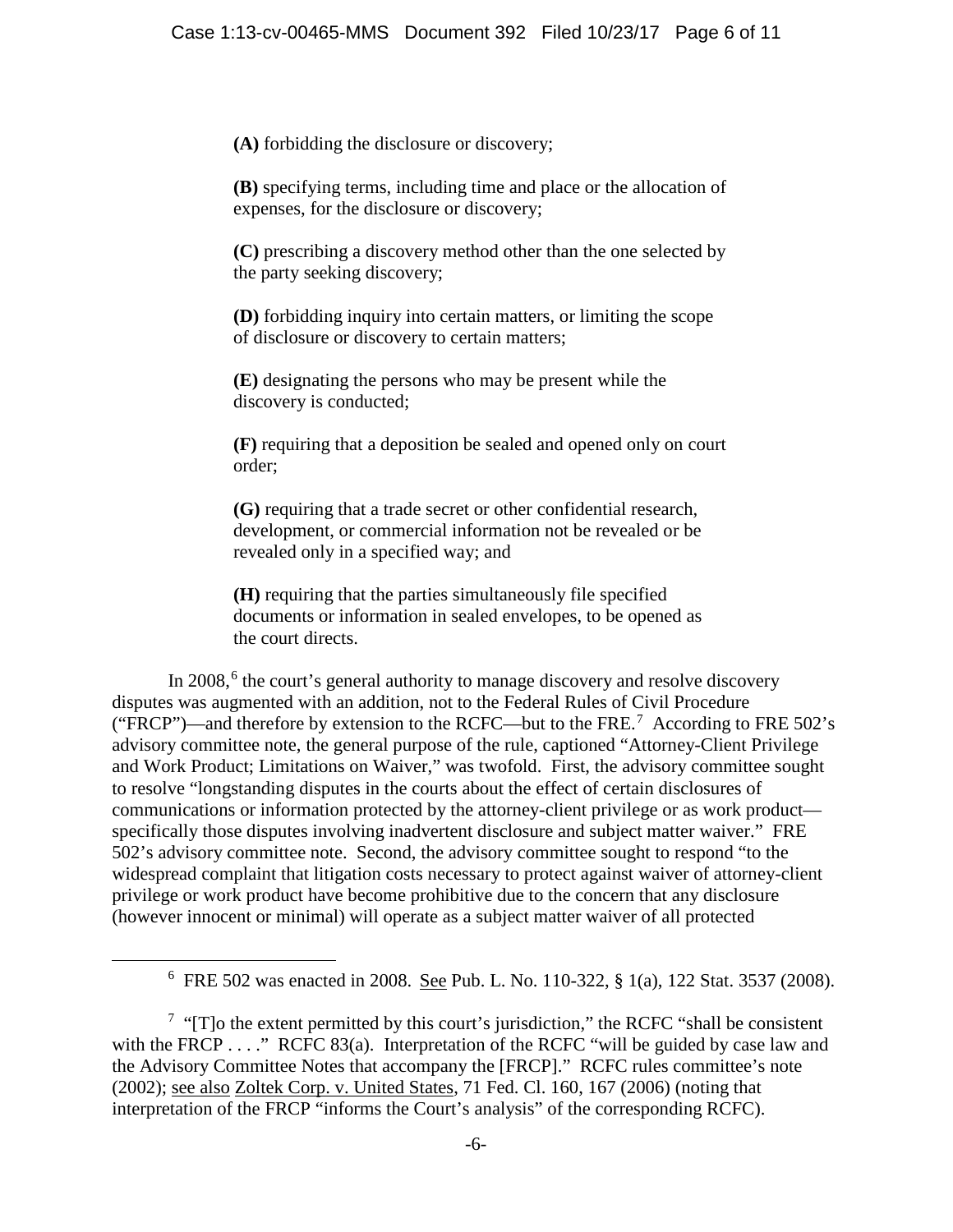communications or information," especially in cases involving ESI. Id. Subsection (d) of the rule provides that "[a] federal court may order that the privilege or protection is not waived by disclosure connected with the litigation pending before the court—in which event the disclosure is also not a waiver in any other federal or state proceeding." FRE 502(d). With respect to subsection (d), the advisory committee stated:

> Confidentiality orders are becoming increasingly important in limiting the costs of privilege review and retention, especially in cases involving electronic discovery. But the utility of a confidentiality order in reducing discovery costs is substantially diminished if it provides no protection outside the particular litigation in which the order is entered. Parties are unlikely to be able to reduce the costs of pre-production review for privilege and work product if the consequence of disclosure is that the communications or information could be used by non-parties to the litigation.

FRE 502(d)'s advisory committee note. The advisory committee further noted that "when a confidentiality order governing the consequences of disclosure in that case is entered in a federal proceeding, its terms are enforceable against non-parties in any federal or state proceeding," thus providing producing parties with "predictable protection from a court order—predictability that is needed to allow the party to plan in advance to limit the prohibitive costs of privilege and work product review and retention." Id. Further, the advisory committee confirmed that, as is the case with all federal court orders, "a confidentiality order is enforceable whether or not it memorializes an agreement among the parties to the litigation." Id. Finally, with respect to subsection (d), the advisory committee cautioned that FRE 502(d) "does not allow the federal court to enter an order determining the waiver effects of a separate disclosure of the same information in other proceedings, state or federal." Id.; see also 6 James Wm. Moore, Moore's Federal Practice § 26.49[5][h][v] (3d ed. 2012) (footnotes omitted) ("Federal courts may enter confidentiality orders providing that disclosure of privileged or protected material in a litigation pending before the court does not constitute waiver in other state or federal proceedings. In suggesting this provision, the Advisory Committee acknowledged that the utility of a confidentiality order in reducing discovery costs is substantially diminished if it provides no protection outside the particular litigation in which the order is entered. Entry of a confidentiality order will prevent nonparties to the litigation from obtaining privileged material produced pursuant to such a confidentiality order. The rule also encompasses situations in which the parties are ordered to provide documents under a 'claw-back' or 'quick peek' arrangement. These types of arrangements allow the parties to produce documents for review and return without engaging in a privilege review, but without waiver of privilege or work product protection, as a way to avoid the excessive costs of full privilege review and disclosure when large numbers of documents are involved. The rule provides the parties with predictable protection from waiver when responding to a court order for production of documents pursuant to such an arrangement.").

As noted above, the narrow issue before the court is whether, absent defendant's consent, the court should grant plaintiffs' request and enter an FRE 502(d) order allowing plaintiffs to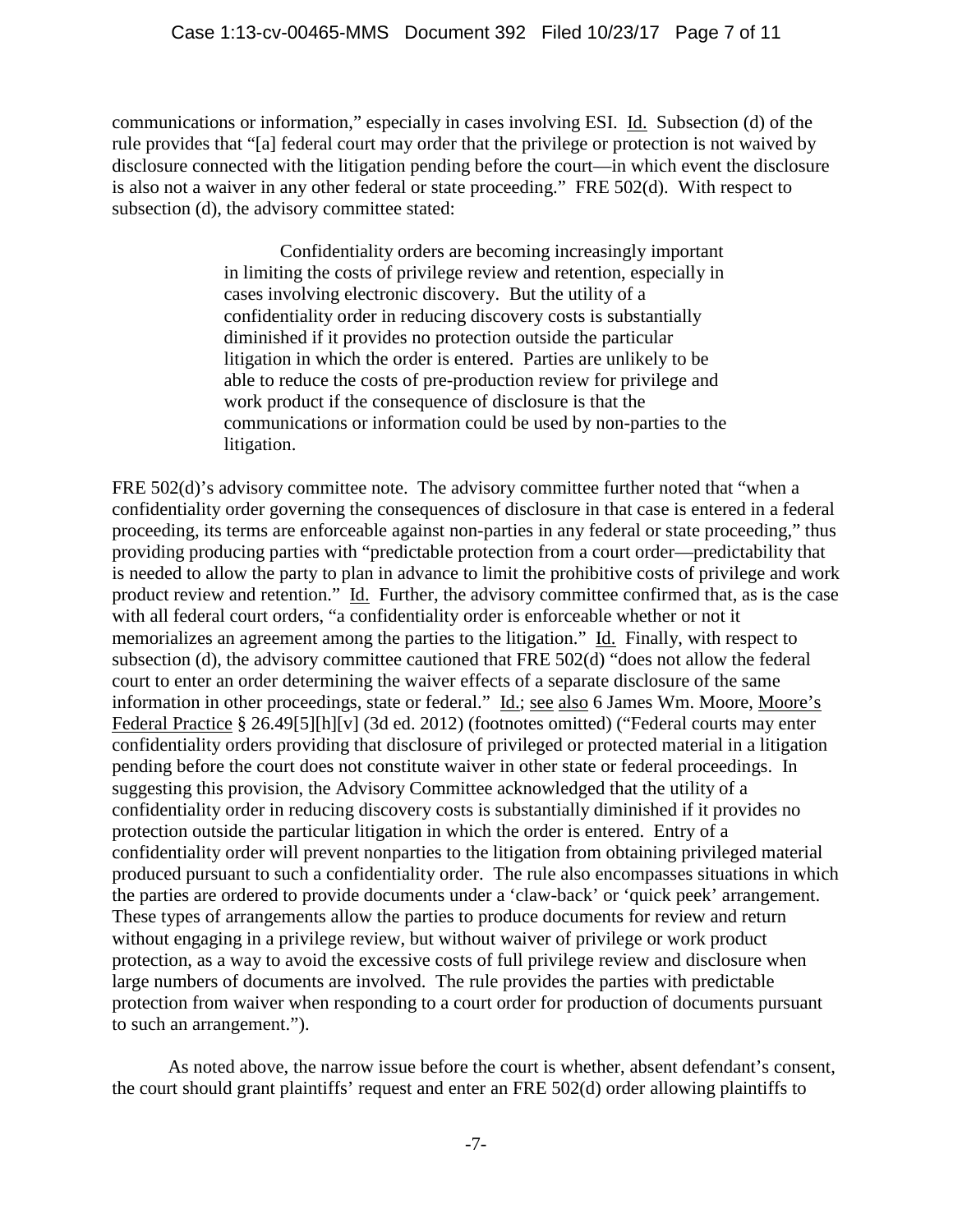review the 1500 documents being withheld by defendant pursuant to the deliberative process and bank examination privileges. In this case, the answer is yes.

Discovery in this case began on April 7, 2014, see April 4, 2014 Order, and is ongoing. On July 16, 2014, the court entered a protective order, which was subsequently modified on August 8, 2014. See July 16, 2014 Protective Order (modified August 8, 2014). The protective order specifically stated that it was "not intended to address or govern claims of privilege that may otherwise be asserted by any of the parties." Id. at 1. Rather, the express purpose of the protective order was to protect "proprietary, confidential, trade secret, or market-sensitive information, as well as information that is otherwise protected from public disclosure under applicable law." Id. ¶ 2. Further, the protective order provided that such information

> may be used solely for the purposes of Fairholme Funds, Inc. v. United States (No. 13-465, Fed. Cl.), including any appellate proceedings, and may not be given, shown, made available, discussed, or otherwise conveyed in any form, except as otherwise agreed by the parties or as otherwise provided in this Protective Order or in any subsequent orders issued by the court in this action.

Id. ¶ 3. In the case of inadvertently disclosed privileged material, the protective order contained a clawback provision:

> The inadvertent disclosure of any information or document that is subject to privilege will not be deemed to waive a party's claim of privilege for that document or the subject matter of the document, to its privileged or protected nature, or estop that party or the privilege holder from designating the information or document as privileged at a later date.

Id. ¶ 13. Significantly, the protective order further stated that the "clawback provision shall be governed by Federal Rule of Evidence 502(d)." Id. Lastly, the protective order provided that any "[i]nadvertent failure to designate any information pursuant to this Protective Order shall not constitute a waiver of any otherwise valid claim for protection," id. ¶ 14, and "shall survive and remain in full force and effect after termination of this action," id. 128.

Although plaintiff does not allege and the court does not find that the government has failed to satisfy its discovery obligations, the court notes that, as plaintiff points out and the government concedes, the government's production of documents in this case has been piecemeal. Therefore, in an effort to facilitate the speedy and efficient conclusion of jurisdictional discovery in this case, the court hereby allows the use of FRE 502(d)'s quick peek procedure for the 1500 documents at issue. Specifically, the court orders defendant to provide plaintiffs with access to, at a location of defendant's choosing, the approximately 1500 documents plaintiffs seek to review. Upon reviewing the documents, plaintiff shall identify those documents it seeks to be produced. Defendant will then be given one last opportunity to review the documents identified by plaintiffs. If defendant still maintains that the documents are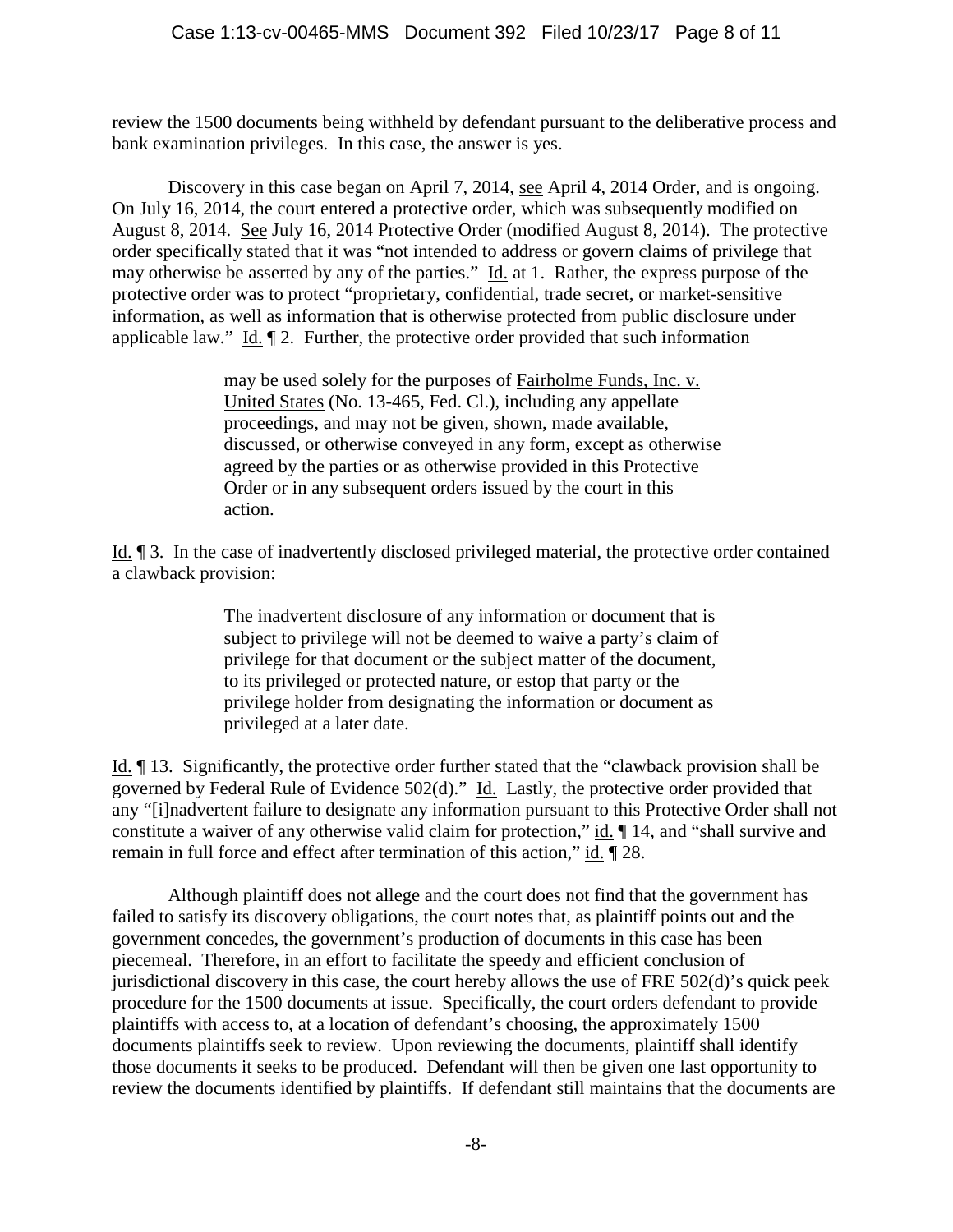privileged, defendant shall so indicate. If, however, defendant no longer seeks to assert either the deliberative process or bank examination privilege over the documents, it shall produce the documents to plaintiffs. As to those documents over which defendant continues to assert a privilege, plaintiffs may file a motion to compel their production if they believe that those documents are not privileged. Defendant will then provide the documents to the court for an in camera review.

In response to defendant's argument that use of FRE 502(d)'s quick peek procedure is inappropriate because (1) defendant has already conducted a comprehensive review of its documents, (2) once plaintiffs have viewed privileged information, defendant has no way to unring the bell, and (3) defendant does not consent to use of the procedure, the court adds the following.

First and foremost, it is "axiomatic that a trial court has broad discretion to fashion discovery orders[.]" White Mountain Apache Tribe of Ariz. v. United States, 4 Cl. Ct. 575, 583 (1984); accord Schism v. United States, 316 F.3d 1259, 1300 (Fed. Cir. 2002) ("A trial court 'has wide discretion in setting the limits of discovery." (quoting Moore v. Armour Pharm. Co., 927 F.2d 1194, 1197 (11th Cir. 1991))); Florsheim Shoe Co., Div. of Interco, Inc. v. United States, 744 F.2d 787, 797 (Fed. Cir. 1984) ("Questions of the scope and conduct of discovery are, of course, committed to the discretion of the trial court."). Although discovery rules "are to be accorded a broad and liberal treatment," Hickman v. Taylor, 329 U.S. 495, 507 (1947), the court must, "[i]n deciding either to compel or quash discovery, . . . balance potentially conflicting goals," Evergreen Trading, LLC ex rel. Nussdorf v. United States, 80 Fed. Cl. 122, 126 (2007).

Second, if the court were to deny plaintiffs' request, the court has every reason to believe that plaintiffs would file another motion seeking the court's in camera review of all of the remaining 1500 documents. Given the court's heavy caseload and limited resources, the use of the quick peek procedure is a much more viable and attractive option. Not only will the court not have to expend its time and resources on a task that should be performed by the parties, but both parties will benefit from the prompt (or at least more prompt) resolution of outstanding discovery disputes. Thus, even though defendant has already reviewed the subject material multiple times, plaintiffs will continue to seek production of these materials, which will, in turn, continue to place a burden on the court—one which could be alleviated through the parties' use of the quick peek procedure.

Third, even though it is clear from the advisory committee note to FRE 502(d) that the purpose of the rule was to address two issues not relevant to the current dispute—the need to provide protection for inadvertently disclosed materials and the need to address the high cost of discovery in cases involving large quantities of ESI—the procedure it sets forth is nevertheless helpful in the instant case. Not only is the procedure useful in this case because it allows both sides to resume briefing on defendant's motion to dismiss so that the court may finally address the viability and merits of plaintiffs' complaint, but a confidentiality order entered in federal court pursuant to FRE 502(d) provides both parties with greater protections than it would necessarily have under an RCFC 26(c) protective order since, as noted above, Rule 502(d)'s terms apply to nonparties in any other federal or state proceeding.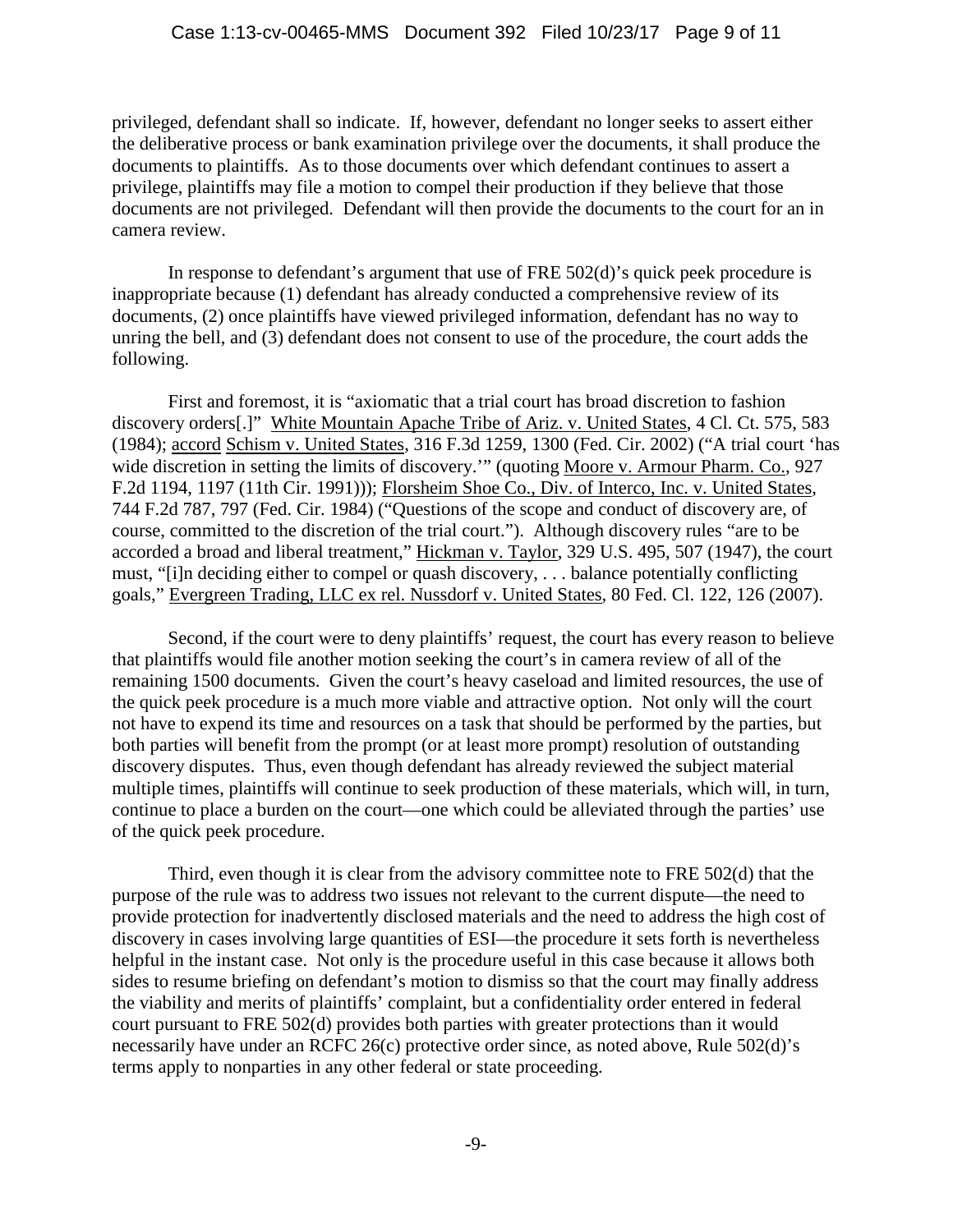Fourth, although defendant claims that allowing plaintiffs to review the documents would be akin to ringing a bell that cannot be unrung, the court reminds both parties that, pursuant to the protective order that has already been entered in this case, only those individuals who have complied with the process set forth therein will be given access to protected information:

> Persons seeking access to Protected Information must read this Protective Order, complete the appropriate application form (attached to this Protective Order as Attachment A), and file the executed application with the court. The applicant must consult with opposing counsel and set forth in the application whether opposing counsel agrees to or opposes the applicant's admission. If there is no opposition, the applicant will automatically be granted access to Protected Information. If there is opposition, opposing counsel will file a submission describing such opposition within three (3) days of the application being filed. The other party will then have three (3) days to file a response. The obligation to complete and file such an application does not apply to persons identified in Paragraph 5 or to counsel who have entered an appearance in this action.

July 16, 2014 Protective Order (modified August 8, 2014) ¶ 7. Furthermore, as noted above, with respect to privileged material, the protective order already contains an FRE 502(d) clawback agreement. Id. ¶ 13 ("This clawback provision shall be governed by Federal Rule of Evidence 502(d)."). Thus, although there is no way to unring a bell that has already been rung, both parties can be assured of the fact that pursuant to the protective order already in place, protected information—which includes both confidential and privileged information—is just that.

Finally, the court is not convinced that it lacks the authority to order the use of the quick peek procedure absent defendant's consent. In its response to plaintiffs' motion, defendant identified only one case, Summerville, in which a court "compelled a quick peek over a producing party's objection." Def.'s Resp. 9. In Summerville, as defendant notes, the District Court for the Southern District of Indiana—absent any reference to FRE 502(d)—ordered the use of the quick peek procedure as an alternative to imposing sanctions on the defendant for failing to provide the plaintiff with an adequate privilege log and for refusing to cooperate with plaintiff during discovery. See 2016 WL 233627, at \*5-6. In the case at bar, the court has already stated that its use of the quick peek procedure is not intended as a sanction for any behavior on defendant's part but rather as a means of expediting the completion of jurisdictional discovery in this case and conserving the court's limited resources. Thus, not only is Summerville not controlling, it is distinguishable. See also Thermal Sols., Inc. v. Imura Int'l USA, Inc., No. 2:08 cv-2220 (JWL/DJW), 2010 WL 11431562, at \*13-14 (D. Kan. Apr. 28, 2010) (allowing the defendants to conduct a quick peek review of certain files belonging to the plaintiff as a sanction for the plaintiff's failure to comply with FRCP  $26(g)(1)$  and noting that the parties previously agreed to the use of the quick peek procedure; no reference made to FRE 502(d)).